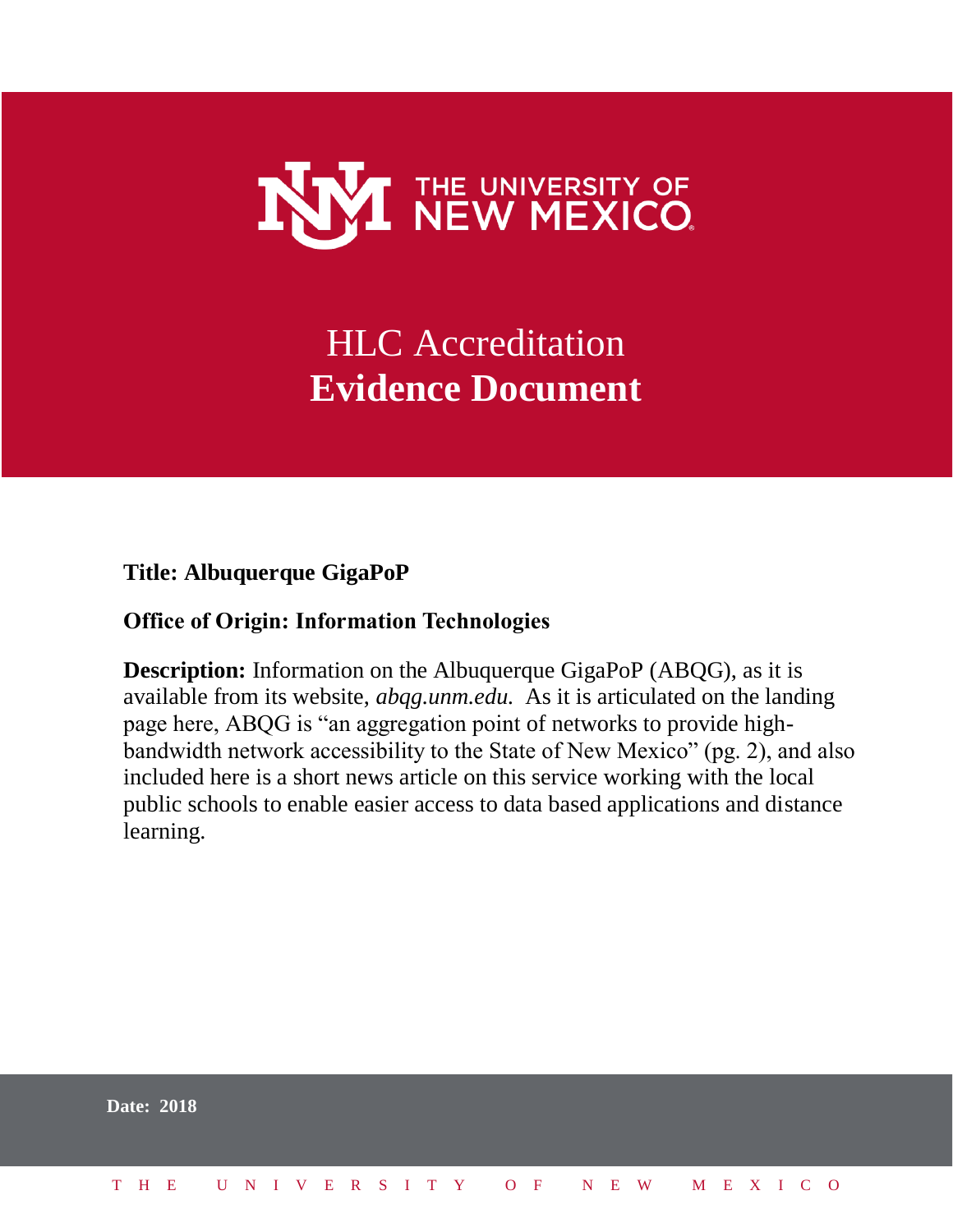

#### **[ABQG](https://abqg.unm.edu/index.html)**

**[News](https://abqg.unm.edu/news/index.html)**

**[Service Request](https://abqg.unm.edu/contact/index.html)**

**[How To Connect](https://abqg.unm.edu/services/index.html)**

**[Participants & Peering](https://abqg.unm.edu/participants/index.html)**

**[Presentations](https://abqg.unm.edu/presentations/index.html)**

**[Network Availability](https://abqg.unm.edu/network-availability.html)**

#### **ABQG Site Search**

**Search**

#### [Albuquerque GigaPoP](http://abqg.unm.edu/) MSC02 1520 1 University of New Mexico Albuquerque, NM 87131

#### [UNM](http://www.unm.edu/) > ABQG

## **Albuquerque GigaPoP**

The University of New Mexico's Information Technologies has established the Albuquerque GigaPoP (ABQG), an aggregation point of networks to provide high-bandwidth network accessibility to the State of New Mexico. ABQG is the on-ramp for high speed National Networks. These high speed networks are the Western Regional Network (WRN) and Internet2 (I2).

New Mexico remains a mostly rural state with major population centers in seven separate areas spread throughout the state. The ABQG is a non-profit initiative owned and operated by the University of New Mexico providing advance scientific application to enhance networking services to enable a new generation of innovators on New Mexico campuses that will prompt new jobs and economic growth for the state; allowing for greater connectivity and capacity to learning environments in research and education; and continue to connect national labs, advanced research networks, K-20 schools, healthcare facilities, and city and state networks that are built for performance, reliability, efficiency, and affordability to meet the growing needs of New Mexicans who need high speed and high volume bandwidth.

By developing partnerships, leveraging technological assets, reducing duplication and sharing large bandwidth pipes, ABQG will push network access to rural points where local commercial ISPs can complete the outreach to the most rural areas.

Additionally available is access to commodity Internet 1 (I1) and national and local peering to keep in-state traffic local. The interconnection of separate Internet networks exchanging traffic between the participating partners provides more efficient traffic, a higher bandwidth connection, reduced Internet 1 (commodity) traffic, and network reliability through dual networks for concurrent connectivity.

Working together with the State of New Mexico and colleges and universities, the networks can support state-mandated programs (and vice versa) including:

- Education
- Research
- Public Safety
- Health
- Economic Development